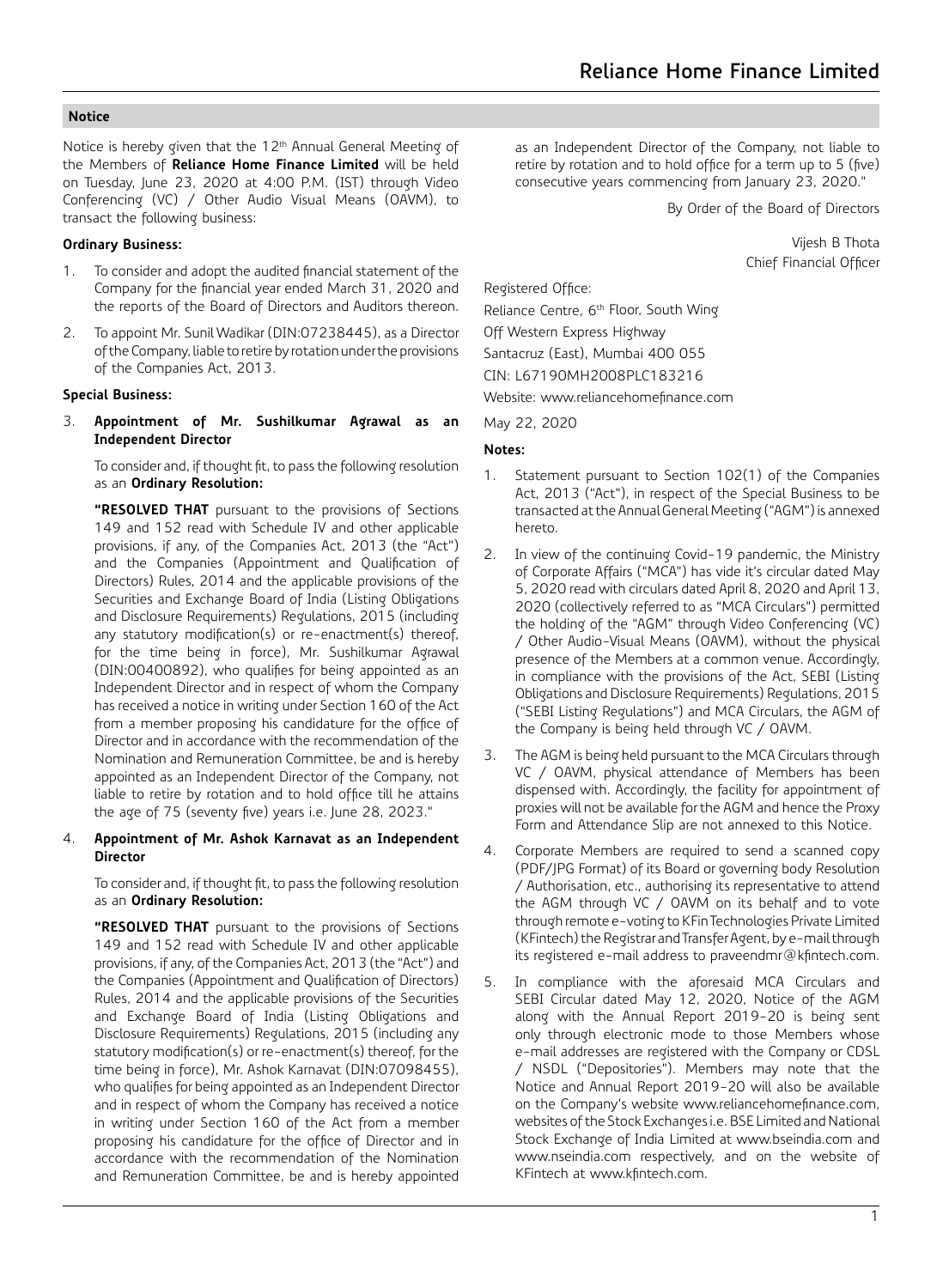- 6. Members whose email address are not registered can register the same in the following manner:
	- a. Members holding share(s) in physical mode can register their e-mail ID on the Company's website at https:// www.reliancehomefinance.com/registration-ofshareholders-information by providing the requisite details of their holdings and documents for registering their e-mail address; and
	- b. Members holding share(s) in electronic mode are requested to register / update their e-mail address with their respective Depository Participants "DPs" for receiving all communications from the Company electronically.
- 7. The Company has engaged the services of KFin Technologies Private Limited, Registrar and Transfer Agent as the authorised agency (KFintech) for conducting of the e-AGM and providing e-voting facility.
- 8. Members attending the AGM through VC / OAVM shall be counted for the purpose of reckoning the quorum under Section 103 of the Act.
- 9. Since the AGM will be held through VC / OAVM, the Route Map is not annexed in this Notice.
- 10. Relevant documents referred to in the accompanying Notice calling the AGM are available on the website of the Company for inspection by the Members. The certificate from the Statutory Auditors of the Company confirming the compliance of the Securities and Exchange Board of India (Share Based Employee Benefits) Regulations, 2014 with respect to the Company's Employees Stock Option Scheme will be available for inspection through electronic mode on the website of the Company.
- 11. Members are advised to refer to the section titled 'Investor Information' provided in this Annual Report.
- 12. As mandated by SEBI, effective from April 1, 2019, that securities of listed companies shall be transferred only in dematerialised form. In order to facilitate transfer of share(s) view of the above and to avail various benefits of dematerialisation, Members are advised to dematerialise share(s) held by them in physical form.
- 13. Members are requested to fill in and submit the Feedback Form provided in the 'Investor Relations' section on the Company's website www.reliancehomefinance.com to aid the Company in its constant endeavour to enhance the standards of service to investors.
- 14. Instructions for attending the AGM and e-voting are as follows:

### **A. Instructions for attending the AGM:**

1. Members will be able to attend the AGM through VC / OAVM or view the live webcast of AGM at https://ris. kfintech.com/vc/login2vc.aspx by using their remote e-voting login credentials and selecting the 'Event' for Company's AGM. Members who do not have the User ID and Password for e-voting or have forgotten the User ID and Password may retrieve the same by following the

remote e-voting instructions mentioned in the Notice. Further, Members can also use the OTP based login for logging into the e-voting system.

- 2. Facility of joining the AGM through VC / OAVM shall open 15 minutes before the time scheduled for the AGM and Members who may like to express their views or ask questions during the AGM may register themselves at https://ris.kfintech.com/agmvcspeakerregistration. Facility of joining AGM will be closed on expiry of 15 minutes from the schedule time of the AGM. Those Members who register themselves as speaker will only be allowed to express views/ask questions during the AGM. The Company reserves the right to restrict the number of speakers and time for each speaker depending upon the availability of time for the AGM.
- 3. Facility of joining the AGM through VC / OAVM shall be available for 1000 members on first come first served basis. However, the participation of members holding 2% or more shares, promoters, and Institutional Investors, directors, key managerial personnel, chairpersons of Audit Committee, Stakeholders Relationship Committee, Nomination and Remuneration Committee and Auditors are not restricted on first come first serve basis.
- 4. Members who need technical assistance before or during the AGM, can contact KFintech at https://ris.kfintech. com/agmqa/agmqa/login.aspx.

## **B. Instructions for e-voting**

- 1. In compliance with the provisions of Section 108 of the Act read with Rules made there under and Regulation 44 of the SEBI Listing Regulations, the Company is offering e-voting facility to all Members of the Company. A person, whose name is recorded in the Register of Members or in the Register of Beneficial Owners (in case of electronic shareholding) maintained by the Depositories as on the cut-off date i.e. June 16, 2020 only shall be entitled to avail the facility of remote e-voting / e-voting at the AGM. KFintech will be facilitating remote e-voting to enable the Members to cast their votes electronically. Members can cast their vote online from 10:00 A.M. (IST) on Friday, June 19, 2020 to 5:00 P.M. (IST) on Monday, June 22, 2020. At the end of remote e-voting period, the facility shall forthwith be blocked.
- 2. The Members who have cast their vote by remote e-voting prior to the AGM may also attend / participate in the AGM through VC / OAVM but shall not be entitled to cast their vote again.
- 3. The Members present in the AGM through VC / OAVM facility and have not cast their vote on the Resolutions through remote e-voting, and are otherwise not barred from doing so, shall be eligible to vote through e-voting system during the AGM.
- 4. The procedure and instructions for e-voting are as follows:
	- a. Open your web browser during the remote e-voting period and navigate to "https://evoting.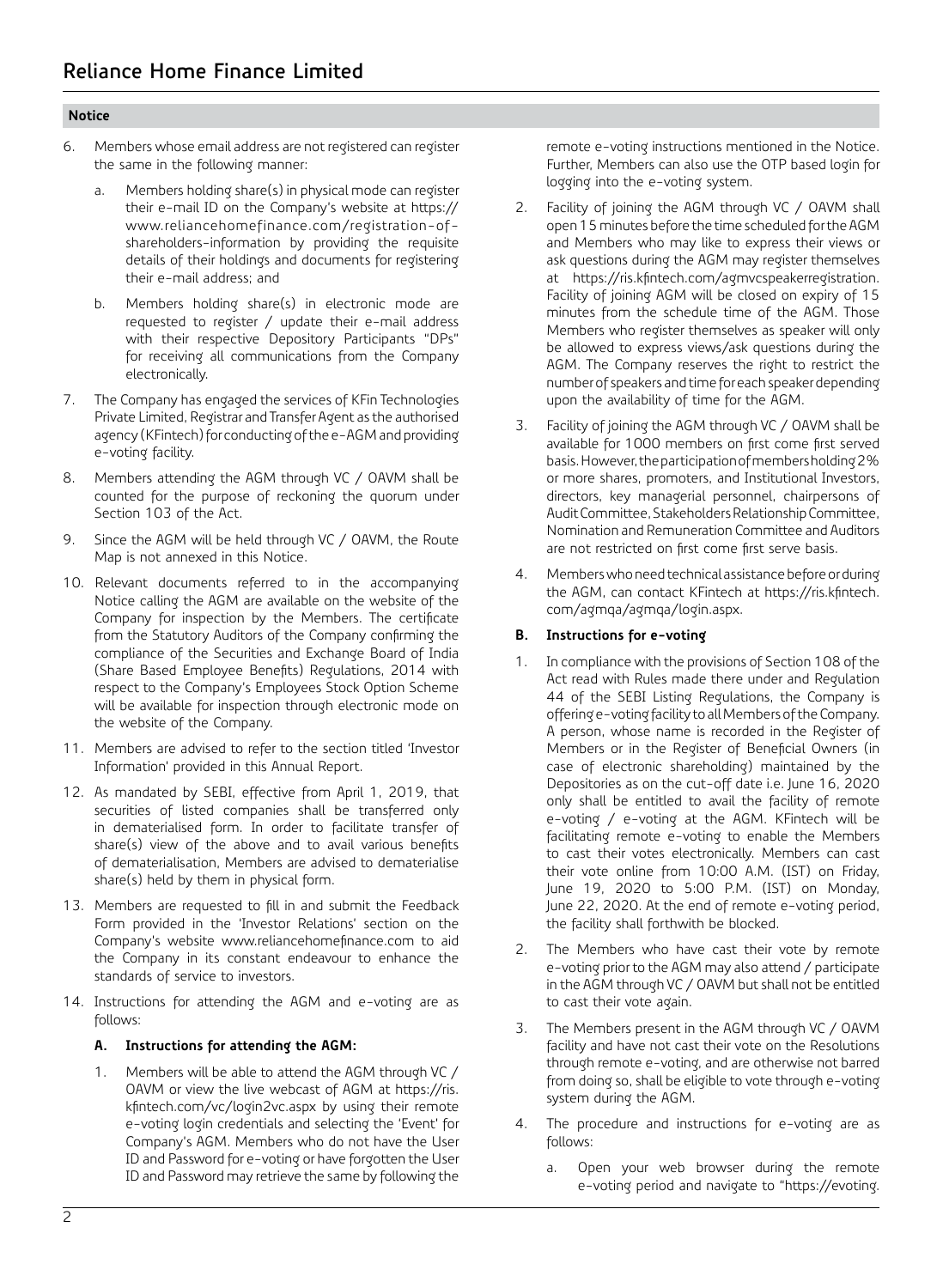karvy.com".

- b. Enter the login credentials (i.e., user-id and password) mentioned in the letter. Your Folio No. / DP ID No. / Client ID No. will be your User- ID.
- User ID For Members holding shares in Demat Form:- For NSDL :- 8 Character DP ID followed by 8 Digits Client ID For CDSL :- 16 digits beneficiary ID User – ID For Members holding shares in Physical Form:
- Event Number followed by Folio No. registered with the Company
- Password Your unique password is sent via e-mail forwarded through the electronic notice
- Captcha Please enter the verification code i.e. the alphabets and numbers in the exact way as they are displayed for security reasons
- c. After entering these details appropriately, click on "LOGIN"
- d. Members holding shares in Demat / Physical form will now reach Password Change menu wherein they are required to mandatorily change their login password in the new password field. The new password has to be minimum eight characters consisting of at least one upper case (A-Z), one lower case (a-z), one numeric value (0-9) and a special character (@, #,\$, etc.). Kindly note that this password can be used by the Demat holders for voting in any other Company on which they are eligible to vote, provided that the other company opts for e-voting through KFintech e-Voting platform. System will prompt you to change your password and update your contact details like mobile number, e-mail ID, etc. on first login. You may also enter the secret question and answer of your choice to retrieve your password in case you forget it. It is strongly recommended not to share your password with any other person and take utmost care to keep your password confidential.
- e. You need to login again with the new credentials.
- f. On successful login, system will prompt you to select the 'Event' i.e. 'Company Name'.
- g. If you are holding shares in Demat form and had logged on to "https://evoting.karvy.com" and have cast your vote earlier for any company, then your existing login ID and password are to be used.
- h. On the voting page, you will see Resolution Description and against the same the option 'FOR / AGAINST / ABSTAIN' for voting. Enter the number of shares (which represents the number of votes) under 'FOR / AGAINST / ABSTAIN' or

alternatively you may partially enter any number in 'FOR' and partially in 'AGAINST', but the total number in 'FOR / AGAINST' taken together should not exceed your total shareholding. If you do not wish to vote, please select 'ABSTAIN'.

- i. After selecting the Resolution you have decided to vote on, click on "SUBMIT". A confirmation box will be displayed. If you wish to confirm your vote, click on "OK", else to change your vote, click on "CANCEL" and accordingly modify your vote.
- j. Once you 'CONFIRM' your vote on the Resolution whether partially or otherwise, you will not be allowed to modify your vote.
- 5. Corporate Members (i.e. other than Individuals, HUF, NRI, etc.) are required to send scanned copy (PDF / JPG format) of the relevant Board or governing body Resolution / Authorisation together with attested specimen signature of the duly authorised signatory(ies) who are authorised to vote, to 'evoting@karvy.com' (Details are given in point 4 above). The file / scanned image of the Board Resolution / authority letter should be in the naming format 'Corporate Name Event no.
- 6. The voting rights of the Members shall be in proportion to the number of shares held by them in the equity share capital of the Company as on the cut-off date being Tuesday, June 16, 2020.

 In case of joint holders, the Member whose name appears as the first holder in the order of names as per the Register of Members of the Company shall be entitled to vote at the AGM.

- 7. It is strongly recommended not to share your password with any other person and take utmost care to keep your password confidential. Login to the e-voting website will be disabled upon five unsuccessful attempts to key in the correct password. In such an event, you will need to go through the "Forgot User Details/Password?" or "Physical User Reset Password?" option available on https://evoting.karvy.com/ to reset the password.
- 8. The Board of Directors have appointed Mr. Anil Lohia, Partner or in his absence Mr. Chandrahas Dayal, Partner, M/s. Dayal and Lohia, Chartered Accountants as the Scrutiniser to scrutinise the voting process in a fair and transparent manner. The Scrutiniser will submit his report to the Chairman or any person authorised by him after completion of the scrutiny and the results of voting will be announced after the AGM of the Company. Subject to receipt of requisite number of votes, the resolutions shall be deemed to be passed on the date of the AGM. The result of the voting will be submitted to the Stock Exchanges, where the shares of the Company are listed and posted on the website of the Company at www. reliancehomefinance.com and also on the website of KFintech at https://evoting.karvy.com.
- 9. In case of any query pertaining to e-voting, please visit Help and FAQs section available at KFintech's website https://evoting.karvy.com OR contact toll free no.1800 4250 999.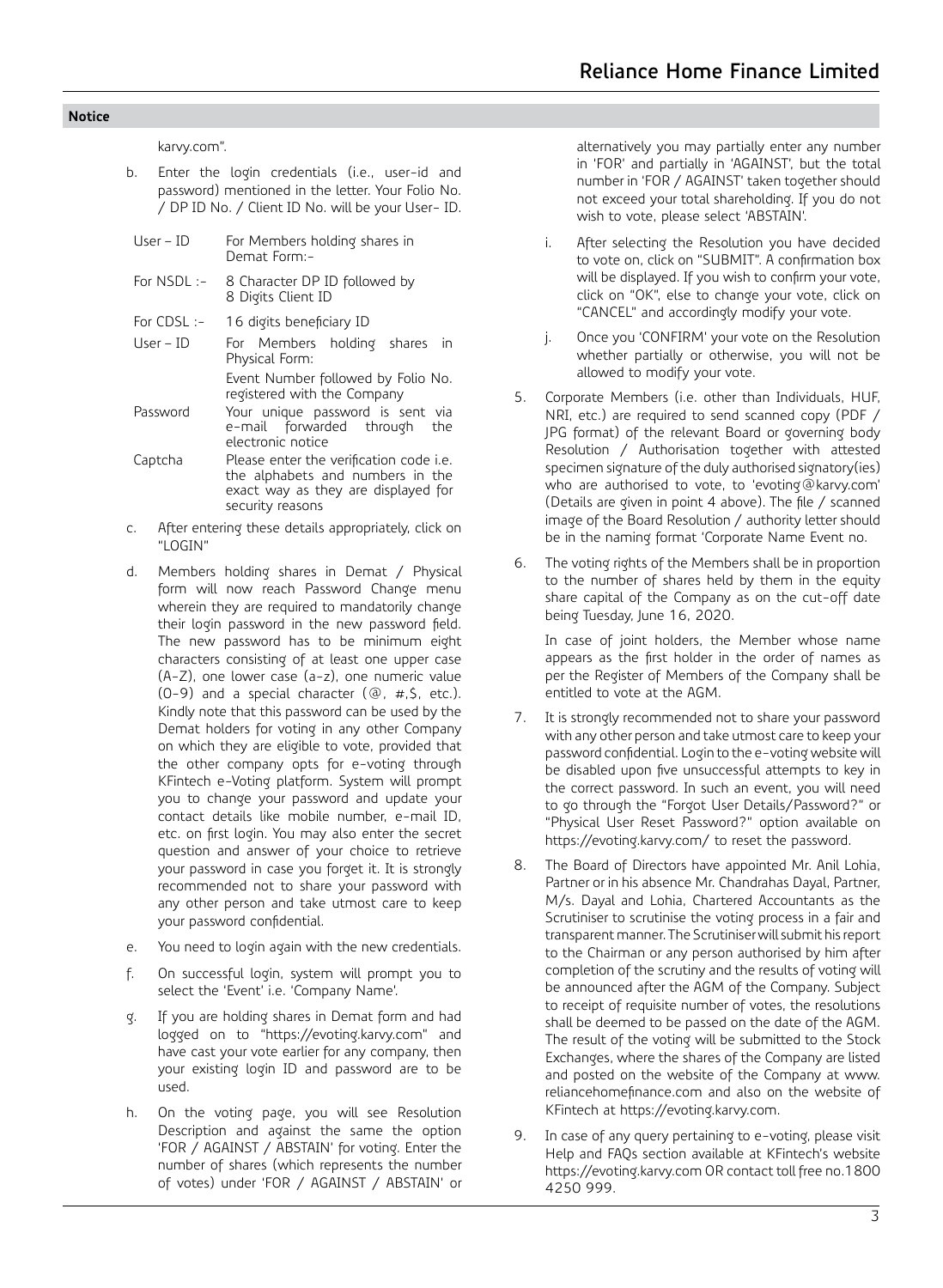15. Appointment of Director:

The Company has received a Notice from a member under Section 160 of the Companies Act, 2013, proposing the candidature of Mr. Sunil Wadikar as a Director of the Company liable to retire by rotation in place of Mr. Amit Bapna who retires by rotation at the ensuing AGM scheduled to be held on June 23, 2020. The Nomination and Remuneration Committee and the Board of Directors of the Company have recommended the appointment.

Mr. Sunil Wadikar, aged 42 years, has been with Reliance Group of Companies since 2014. He has over 16 years of experience in the field of Finance and has managed wide range of roles pertaining to managing financial operations, establishing financial and accounting controls, M&A, corporate planning and strategies. Earlier, he has also worked with Percept Group of Companies and was heading finance department of Percept Talent and Percept Picture Company divisions of flagship Company namely Percept Limited. He is Chartered Accountant and has done Diploma in FR ACCA UK. He is also on the board of Reliance DigiTech Limited and Wavelength Television Private Limited.

He is proposed to be appointed as a Non-executive Director at the ensuing Annual General Meeting and shall be liable to retire by rotation. He shall be paid remuneration by way of fee for attending meetings of the Board or Committees hereof or for any other purpose as may be decided by the Board.

He fulfils the Fit and Proper Criteria of Directors as per the requirements of Guidelines on Corporate Governance issued by the National Housing Bank and has given his declaration in this regard. He does not hold any share in the Company and does not have any relationship with other Directors and Key Managerial Personnel of the Company.

The above be treated as the disclosure pursuant to the requirements of Regulation 36(3) of the Securities and Exchange Board of India (Listing Obligations and Disclosure Requirements) Regulations, 2015 (the "Listing Regulations") and Secretarial Standards on General Meeting are furnished in the Corporate Governance Report forming part of this Annual Report.

**Statement pursuant to Section 102(1) of the Companies Act, 2013 to the accompanying Notice dated May 22, 2020**

#### **Item Nos. 3 and 4 Appointment of Mr. Sushilkumar Agrawal and Mr. Ashok Karnavat as Independent Directors.**

Mr. Sushilkumar Agrawal and Mr. Ashok Karnavat were appointed as the Independent Directors of the Company by the Board with the recommendation of the Nomination and Remuneration Committee on January 23, 2020, in accordance with the provisions of Section 149 read with Schedule IV to the Companies Act, 2013 (the 'Act'). Mr. Ashok Karnavat will hold office as an Independent Director for a term of 5 (five) years. In terms of Regulation 17 of the Listing Regulations, Mr. Sushilkumar Agrawal will hold office as an Independent Director of the Company till he attains the age of 75 (seventy five) years i.e. June 28, 2023.

The Company had received declarations from the above mentioned Directors confirming that they meet the criteria of independence as prescribed both under Section 149(6) of the Act and under the Listing Regulations. In the opinion of the Board, each of the Directors fulfils the conditions specified in the Act and the Listing Regulations for their respective appointment as Independent Directors and that they are independent of the management.

Keeping in view the above, it is proposed to seek approval of the Members to appoint Mr. Sushilkumar Agrawal and Mr. Ashok Karnavat as Independent Directors on the Board of the Company, not liable to retire by rotation.

As required under Section 160 of the Act, the Company has received notices in writing from members proposing the candidature of Mr. Sushilkumar Agrawal and Mr. Ashok Karnavat for their respective offices of Director of the Company. Mr. Sushilkumar Agrawal and Mr. Ashok Karnavat are not disqualified from being appointed as Directors in terms of Section 164 of the Act and have given their consent(s) to act as Director. The Directors fulfil the Fit and Proper Criteria of Directors as per the requirements of Housing Finance Companies - Corporate Governance (National Housing Bank) Directions, 2016 and have given their declaration in this regard. The details pertaining to Mr. Sushilkumar Agrawal and Mr. Ashok Karnavat are furnished hereunder:

Mr. Sushilkumar Agrawal, 71 years, is a practicing Chartered Accountant and the Senior Most Partner in M/s. N. D. Kapur & Co., Chartered Accountants. He has over the years developed special expertise in the Banking and Financial Services Industry. He has experience in servicing large and medium sized clients in the areas of Internal Audit, Concurrent Audits, IT Advisory, Taxation, Risk Management and Management Consultancy.

He is a Certified Independent Director in many companies including Pranavaditya Spinning Mills Limited and Margo Finance Limited. He is also a Trustee in many Public Trusts engaged in the field of Social, Environment, Education and Health.

He is also a Director on the board of Pranavaditya Spinning Mills Limited, Margo Finance Limited, Reliance MediaWorks Limited, Reliance Broadcast Network Limited and Reliance Commercial Finance Limited. He is a Member of Audit Committee and Risk Management Committee of the Company. He is Chairman of Stakeholders Relationship Committee of Pranavaditya Spinning Mills Limited and Chairman of Audit Committee of Reliance MediaWorks Limited, Pranavaditya Spinning Mills Limited and Reliance Commercial Finance Limited. He is also member of Audit Committee of Margo Finance Limited, Quant Capital Private Limited and Reliance Broadcast Network Limited and Member of Stakeholders Relationship Committee of Reliance MediaWorks Limited, Margo Finance Limited.

He does not hold any share in the Company.

Mr. Ashok Karnavat, 58 years, is a practicing Chartered Accountant and Partner in M/s. V Parekh and Associates, Chartered Accountants since 1995. He has also obtained DISA (ICAI) and is a Forensic Accountant and Fraud Detection & Investigation certified. He has experience in Auditing / Investigation of large business houses, Manufacturing, Real Estate and Banking sectors. He is also a counsellor for GST / Direct Tax & Indirect Taxes.